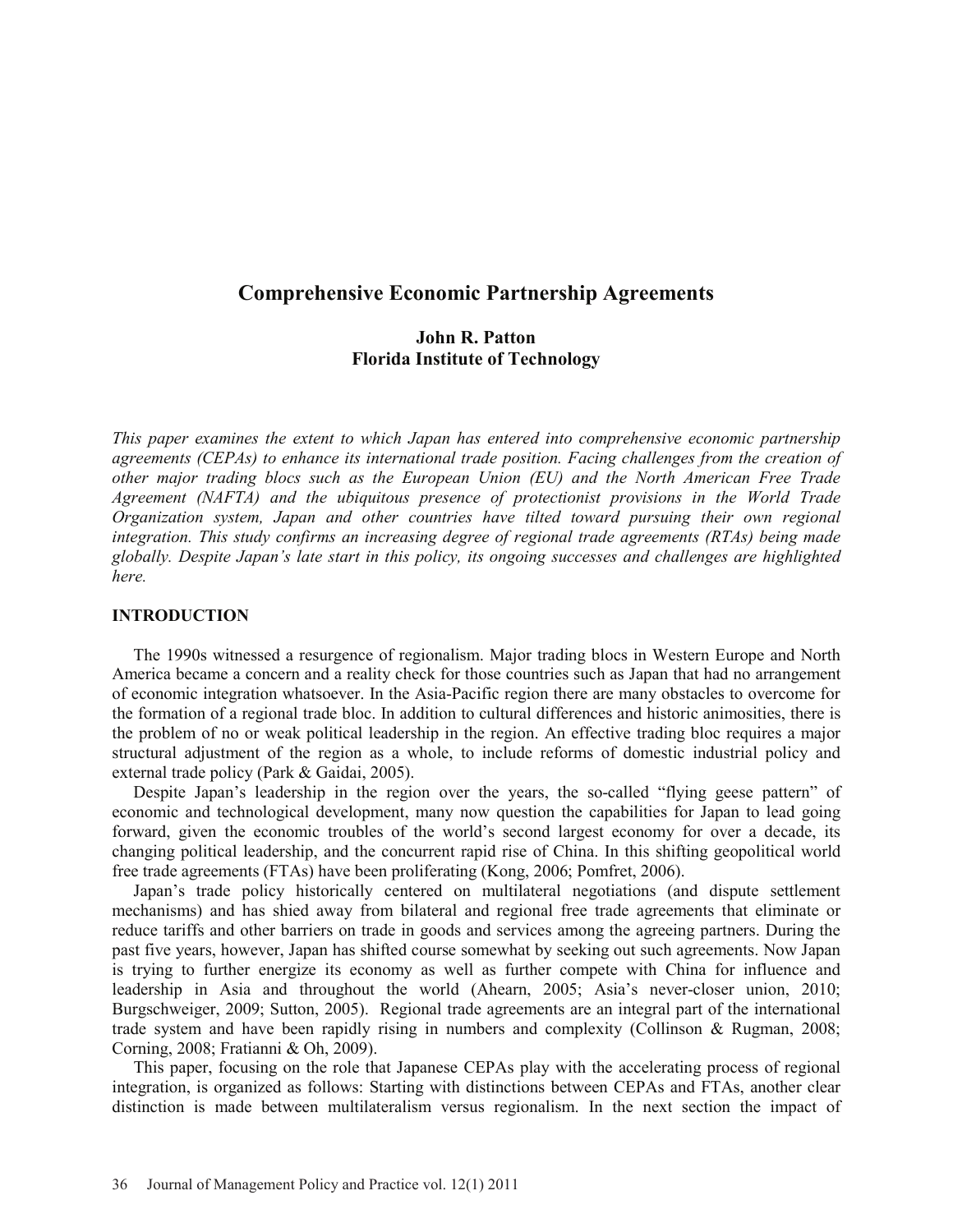globalization is discussed in the context of the rise of China and the fact that Japan's export-based economy is trading more with China. This is followed by an examination of the newly formulated China-ASEAN (Association of Southeast Asian Nations) pact; the expansion of ASEAN and Japan's discussions with South Korea and China for an eventual free trade agreement. All of the foregoing sections are summarized in a discussion section and conclusions.

### **ECONOMIC PARTNERSHIP OR FREE TRADE AGREEMENT**

A region is typically made up of a limited number of countries that are geographically close but the definition of a region isn't straightforward, considering the various types of groupings being formed today. Some scholars have defined regions based on geographical distance, others according to institutional similarities, trade agreements, and so forth. In this paper we consider regions that certainly involve a greater geographic size and diversity than a country and our interest is most predominately involved in international trading arrangements (Arregle, Beamish, & Hebert, 2009).

Among the developing regions, East Asia and the Pacific appear to be the region that possesses the most favorable location-specific advantages. According to the World Bank, the average growth of gross domestic product, external trade, personal consumption, and domestic investment in this particular region are the highest in the world and inflation and external debt remain the lowest (Qian, Li, Li, & Qian, 2008).

Japanese CEPAs go substantially beyond liberalization of trade in goods and services. They are supposed to be asymmetrical trade agreements that foster sustainable economic and social development and promote the trading partners smooth and gradual integration into the world economy. While the objectives of economic partnership agreements are clear, the tools for achieving these objectives are often disputed between the negotiating parties (Meyn, 2008). The Japanese government uses the term CEPA because it includes an economic cooperation chapter in the FTA with its trading partners (Curran, Nilsson, & Brew, 2008).

Unlike a FTA, which is focused on tariffs, a CEPA is a more comprehensive trade pact, including the elimination of restrictions on foreign investment, incorporating a dispute-resolution mechanism, and protection of intellectual property rights, as well as all the usual free trade agreement terms. The Japanese government decided in March 2006 to modify its multilateral trade policy by concluding CEPAs (Japan proposes, 2006). Japan's preference to steer away from using the term FTA which connotes an outright market opening towards the usage of the term CEPA, a seemingly more user-friendly designation where domestic protectionist groups are concerned. Additionally, it is more likely that economic partnership agreements will avoid subjection to the WTO Article 24, which stipulates that any FTA involving a developing nation needs to cover substantially all trade. By and large however, the two terms are synonymous (Hakim, 2002; Ministry of Foreign Affairs, 2008a; Prasirtsuk, 2006).

Regional integration is a key element in CEPAs. In theory, regional integration reduces transaction costs and monopolistic behavior, enhances efficiency through increased competition and creates new opportunities for exploiting economies of scale. Larger markets can reduce the economic and political risk premium, offering the opportunity to attract more foreign direct investment. In this way, regional integration encourages the formation of an interdependent relationship between economic and political groups, leading to the maximization of welfare (Meyn, 2008).

Although FTAs are by no means perfect because of their trade diversion effects, they do carry with them profound political consequences. Nevertheless, economists insist that RTAs are second-best solutions. Economists argue that smaller agreements risk diverting trade from the most optimal relationships to those "artificially" favored by the preferential terms of a particular deal. Global trade deals should be preferred but the slow and difficult process of multilateralism is elaborated upon in the next section (More trade noodles, 2010).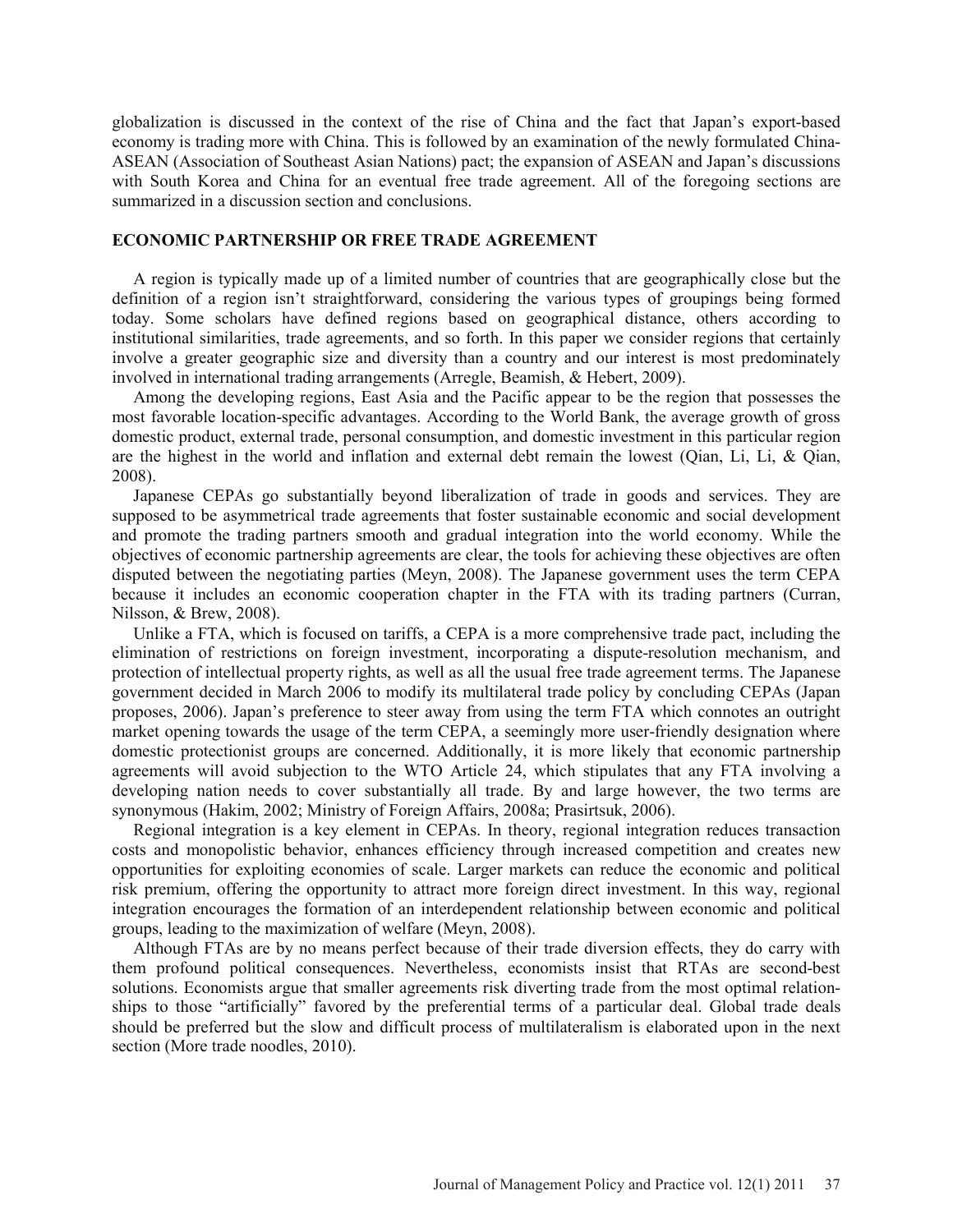#### **MULTILATERALISM VERSUS REGIONALISM**

The WTO process of multilateral negotiations is arduously slow (e.g., seven years for the Uruguay round) and with a large group of nation-states consensus and agreement is difficult to achieve (Chia, 2003). In December 2008, the director-general of the WTO, Mr. Pascal Lamy, announced that he would not convene a ministerial meeting in December to conclude the Doha round of multilateral trade negotiations. The announcement came after efforts to build consensus for a competitive agreement were held hostage to a handful of controversial trade issues, as well as changing political leadership in many of the member countries (Markheim, 2008).

The risk of delaying progress is twofold: first, countries will increasingly look to bilateral and regional free trade arrangements to more quickly reap the benefits of lower trade barriers. Second, the pressure to implement protectionist measures in response to the current global economic downturn will be immense. FTAs can help reduce trade restrictions globally by demonstrating solutions to difficult trade problems. However, they can also discriminate against countries not party to the agreements and their differing rules can add to the cost of trade. FTAs are thus not a perfect substitute for multilateral trade liberalization, and member-nations need to ensure that concluding the ongoing Doha round takes priority over free trade agreements (Markheim, 2008; More trade noodles, 2010).

At the G-20 meeting in London during April 2009, the leader's of the world's largest economies agreed to make a renewed push to conclude the Doha round of negotiations. Success here would be a signal to open markets and an approach to globalization that is inclusive and sustainable (Brown, 2009). The members of the WTO are holding intensive talks to reach a deal after G-20 leaders pledged to conclude an agreement by 2010 (Take a look, 2010).

Up until recently, Japan has been committed to multilateralism, however, rising regionalism together with a decade of economic stagnation, have eroded Japan's economic power, competitiveness, and confidence in relying on multilateralism to attain its economic goals. Even without the successful conclusion of the Doha round there was hope that the Asia-Pacific Economic Cooperation (APEC) forum would become a free trade and investment zone. APEC was formed in 1989 to promote multilateral economic cooperation in trade and investment in the Pacific Rim. It consists of 21 countries that border the Pacific Rim – both in Asia as well as the Americas. By the mid-1990s, there was some optimism that an APEC trading zone could be established by 2010 in the case of industrialized countries (which generate 85 percent of the regional trade) and 2020 in the case of developing economies. However, progress has been too slow despite tumbling political barriers, paving the way for improved economic relations (Chia, 2003).

The difference between APEC and other regional trade groups is that there are no binding treaties (or forfeiture of sovereignty in the case of the European Union). Although APEC is vast, accounting for 41 percent of the world's population (2.6 billion people), 56 percent of world gross domestic product (\$19,254 billion), and about 49 percent of world trade, it operates by consensus and does not have the same rigor as the RTAs recognized by the WTO.

Since the 1980s, the idea of a U.S. – Japan free trade agreement has been proposed every two years or so, only to be defeated by protectionists and pessimists. Now, however, a new set of geopolitical as well as economic circumstances make such an agreement not only desirable but necessary if both countries wish to advance their common stake in the future of East Asia (Fauver & Stewart, 2003; Ingersoll, 1983; MacEachron, 1982/1983; U.S. Department of State, 1993; Urata, 2009; World's most important, 1989).

In recent years there have been Japanese proposals for greater integration of economic activities in Asia. However, the initial response to a proposal known as CEPEA (Comprehensive Economic Partnership in East Asia) was tepid, partly due to the proliferation of free trade and economic partnership agreements in Asia, but also because of doubts over Japan's ability to lead regional economic integration in Asia. Nevertheless, the Japanese proposal for CEPEA is viewed as both forward-looking and outwardlooking and this approach, if adopted, could have a positive effect on the Japanese economy (Katz & Stewart, 2006; Katz & Stewart, 2007; Kitajima, 1998; MOFA Japan, 2009; Tamura, 2007).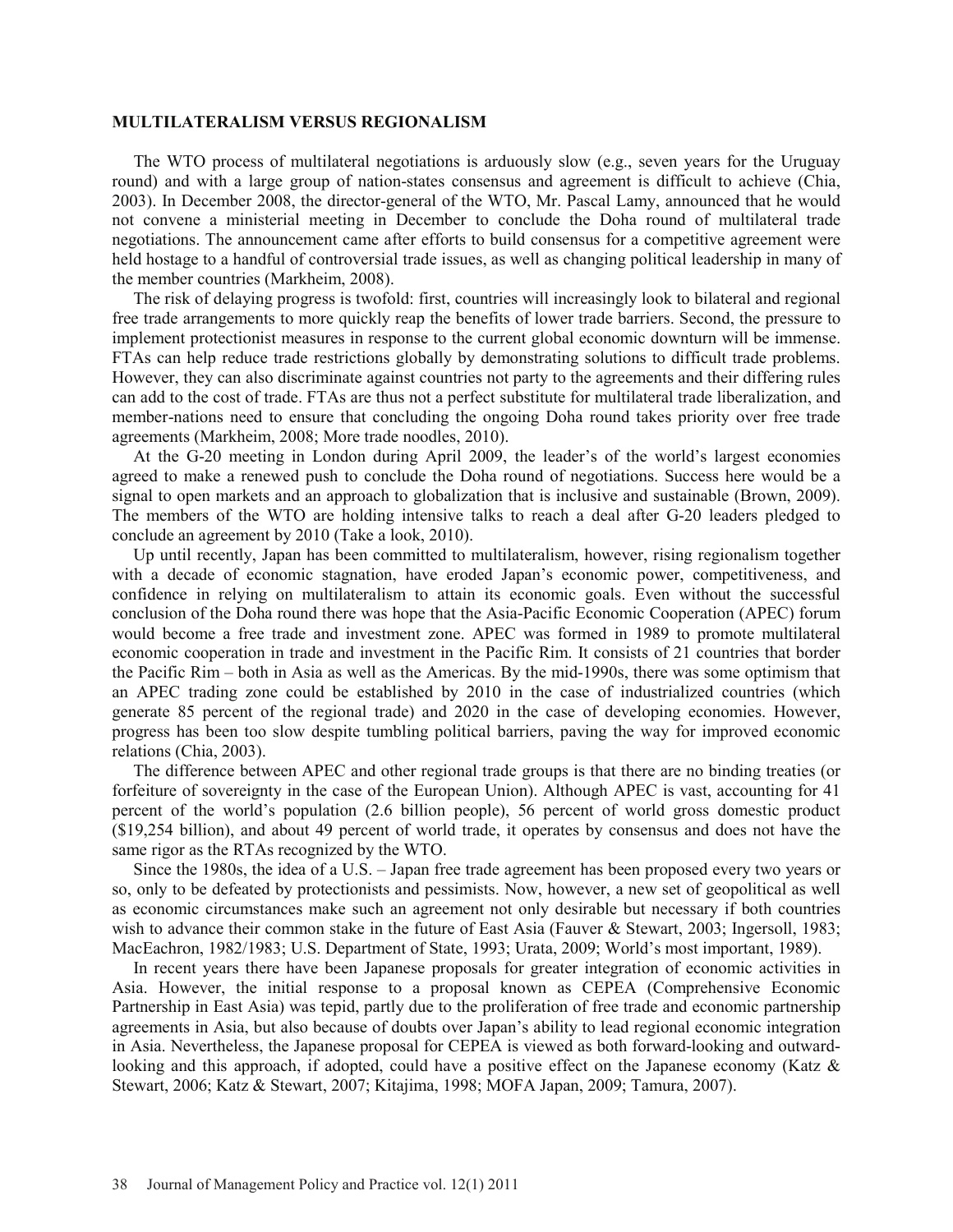For Japan, the accompanying "noodle bowl" phenomenon of individual agreements with exclusive character and various rules poses one of the central future challenges for the country since its economy is heavily dependent on intra-regional trade. Japan's desperate economic situation calls for a strong response in order to successfully steer its economy toward sustained recovery. Looking for a roadmap that succeeds in boosting both business and consumer confidence, Japan has started forging bilateral economic partnerships, reflecting a philosophical change in its country's economic policy. Japan's economy has been in the doldrums for over a decade but there are now geopolitical incentives to change as the world's second largest economy becomes overshadowed by the rise of China (Stewart, 2003).

Regionalism is not dissimilar to globalization. The current proliferation of RTAs has fueled fears of a world economy divided into major trading blocs: in Europe, the Western hemisphere, and East Asia. Even within East Asia, there could be a further division between Northeast and Southeast Asia (Beng, 2001; Ulman, 1976). Increasingly, countries are simultaneously participating in several and often-overlapping regional, sub-regional, and bilateral trade agreements, giving rise to the spaghetti-bowl and hub and spoke effects. The spaghetti-bowl effect arises when various agreements contain inconsistent and varying rules relating to origin, technical standards, and conformity requirements as well as varying treatments of sensitive sectors. The information costs of businesses that export multiple products to multiple regional trade areas are thus increasing (Chia, 2003). Overall, there are more than 200 regional trade agreements in operation worldwide and the share of world trade accounted for by members of these agreements increased from 37 percent in 1980 to 60 percent in 1990, and to more than 70 percent by 2005.

The Trans-Pacific Partnership bloc – made up of Singapore, Chile, New Zealand, and Brunei – are entering talks in 2010 to accept other candidate nations, to include the United States that already has free trade agreements with Singapore and Chile. The U.S. has already participated together with Australia and Peru to negotiate the potential expansion of the bloc. The Trans-Pacific Partnership is to serve as a model for the Asia-Pacific region, one that will remain open to new members committed to freer trade. The expanding bloc could very well one day provide a solid foundation for a wider Free Trade Area of the Asia pacific (FTAAP). The Asia-Pacific region is expected to grow more than twice as fast as the global economy in 2009 (Fergusson & Vaughn, 2009; Markheim, 2008; Markheim, 2009; Wright, Weisman, & Fritsch, 2009).

# **GLOBALIZATION: THE RISE OF CHINA**

China's emergence as a regional great power is creating significant new uncertainties for Japan that includes concerns about Japan's place and leadership role in the Asia-Pacific region. At the same time, China is challenging Japan's position as the largest economic power in Asia and the biggest trading partner for several Asia-Pacific states including Australia (Mulgan, 2008). China, by virtue of geography and economy, dominates any "Asian community." This worries many regional government officials and has encouraged them to reach out to Australia, New Zealand, and India in an attempt to balance this giant (More trade noodles, 2010). Regionalization in Asia has been a new trial for Japan to re-define its position in the region (Uyar, 2009).

There is a need to manage globalization and the emergence of China and India as economic powerhouses. The economic rise of China is forcing ASEAN to become more competitive in terms of production, exports, and attracting foreign direct investment. The shifting landscape is forcing the smaller regional economies to undergo major structural adjustments (Chia, 2003). China is the second largest economy in East Asia after Japan. India's very credible economic performance has, to a degree, been elliptical to the Chinese success story. Japan's Center for Economic Research forecasts that the size of the Chinese economy will surpass that of the United States during the 2020-2040 period and will be almost seven times that of the Japanese economy by 2050 (Walton, 2008). Already in 2009, China has displaced the United States as the largest overall buyer of Japanese goods and it now accounts for nearly one-fifth of Japan's exports by value. Being more closely tied to fast-growing China is a welcome development for Japan's export-reliant economy, which has shrunk back to 2004 levels during the recent economic downturn.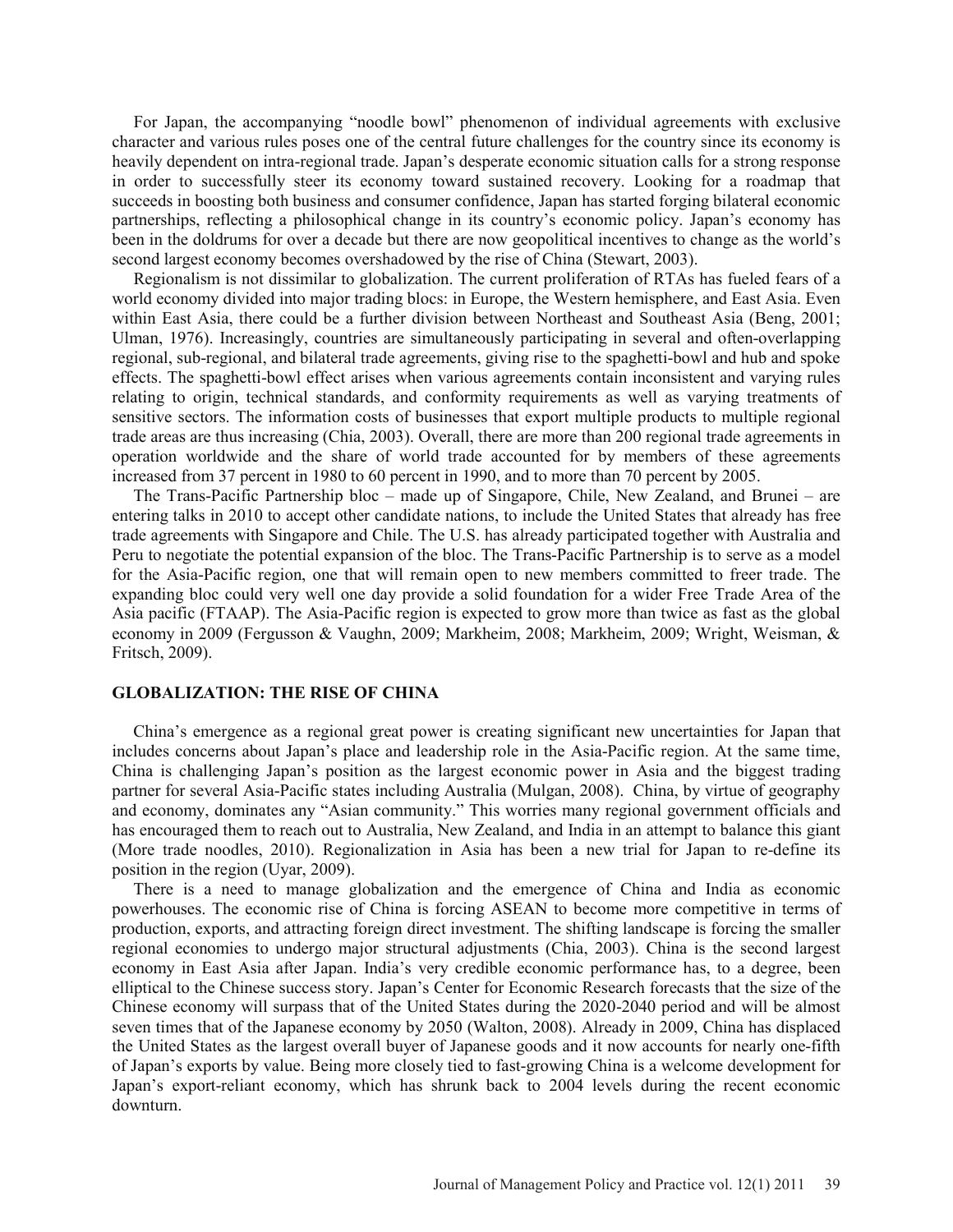In the shadow of an increasingly competitive China, Japan has been revamping its regional trade strategies as well as devising new economic security and regional integration strategies. Japan has sought to build closer ties with states who it shares common political and strategic interests as a means of a counterbalance to China. CEPAs are seen as the centerpiece to the execution of the Japanese strategy (Mulgan, 2008). The structural changes in Asia and movements towards a new regional architecture provides stimulus for Japan to seek-out better relations with Australia (Hosono, 2006; Yew, 2004).

Much of this scurrying about by Japanese leaders signing trade deals is a way that may help Japan counter China's growing influence in the region (Yamanura & Soeriaatmaalya, 2007). The Japanese are now working closely with Prime Minister Manmohan Singh of India to complete the negotiations begun in 2007 so a pact can be agreed upon in 2010 (India, Japan propose, 2009).This is the first time in history when there have been three powerful countries in Asia, all at the same time: China, India, and Japan (Emmott, 2008). And one must not ever consider that the United States is no longer exercising its power and influence in the Asia-Pacific region.

Japan has announced plans to organize an Asian free trade zone. The 16-nation proposal would include China and India, the world's two fastest growing economies, along with the ten-member ASEAN alliance plus Australia, Japan, New Zealand, and South Korea. This would include at least one-third of the world's population and rival the 27-member EU market and the NAFTA market consisting of Canada, Mexico, and the United States. The combined economic output would be \$9.1 trillion, one-quarter of the world figure, based on 2004 data. Japan proposed starting negotiations by 2008 with a 2010 target date to conclude the pact. As a concession to China, the Japanese plan does not include Taiwan (Japan proposes, 2006).

Of course, both Taiwan and China are members of the WTO and Taiwan, although moving closer to the mainland in the conduct of business and trade, as well as politically, still remains independent of the People's Republic of China. Recent talks between China and Taiwan over a planned "Economic Cooperation Framework Agreement," could bind Taiwan to its giant neighbor to an unprecedented degree (Zaho, Malauche, & Newfarmer, 2008). Indeed, this bilateral trade pact was put in place in 2010.

President Ma Ying-leou recently greeted the new Japanese representative to Taiwan, Mr. Tadashi Imai, and expressed hopes that Taipei and Tokyo could sign a free trade agreement. Mr. Imai, prior ambassador to Malaysia and to Israel, acknowledged that Taiwan is Japan's fourth largest trading partner and Japan is Taiwan's second largest trading partner (Ko, 2010). Taiwan, one of the four Newly Industrialized States together with South Korea, Singapore and Hong Kong, is now one of the leading trade dynamos in Asia. How in the future Taiwan will fit into the spaghetti- bowl of expanding regional trade agreements is an important geopolitical issue that will require careful consideration.

Concern about China is now a central feature of Japanese politics and policy. Since the concern is only likely to grow as China's strength and regional interests grow, too, more and more of Japanese policy will be shaped by China. It certainly explains Japan's eagerness to involve India in regional affairs. Further, China will no doubt be one of the spurs that will keep the Japanese on their toes seeking ways to bolster economic growth, introduce more productivity reforms, and encourage Japanese industry to maintain a clear technological lead (Emmott, 2008).

### **ASEAN PLUS THREE PLUS THREE**

Regionalism in Southeast Asia began in 1967 with the formation of ASEAN more as political cooperation then a trade bloc, originally between five countries: Indonesia, Malaysia, Singapore, Thailand, and the Philippines. The other five members were added later with Brunei in 1984, Vietnam in 1995, Laos and Myanmar in 1997 and Cambodia in 1999. These ten countries gave ASEAN a larger population (569 million) than the European Union's twenty-seven countries (490 million). Although trade barriers between ASEAN members have been lowered substantially over the years, there is no customs union and the members are quite scattered geographically and have a mix of government structures, to include communist Vietnam and tyrannical Myanmar. Nevertheless, there has been talk of extended free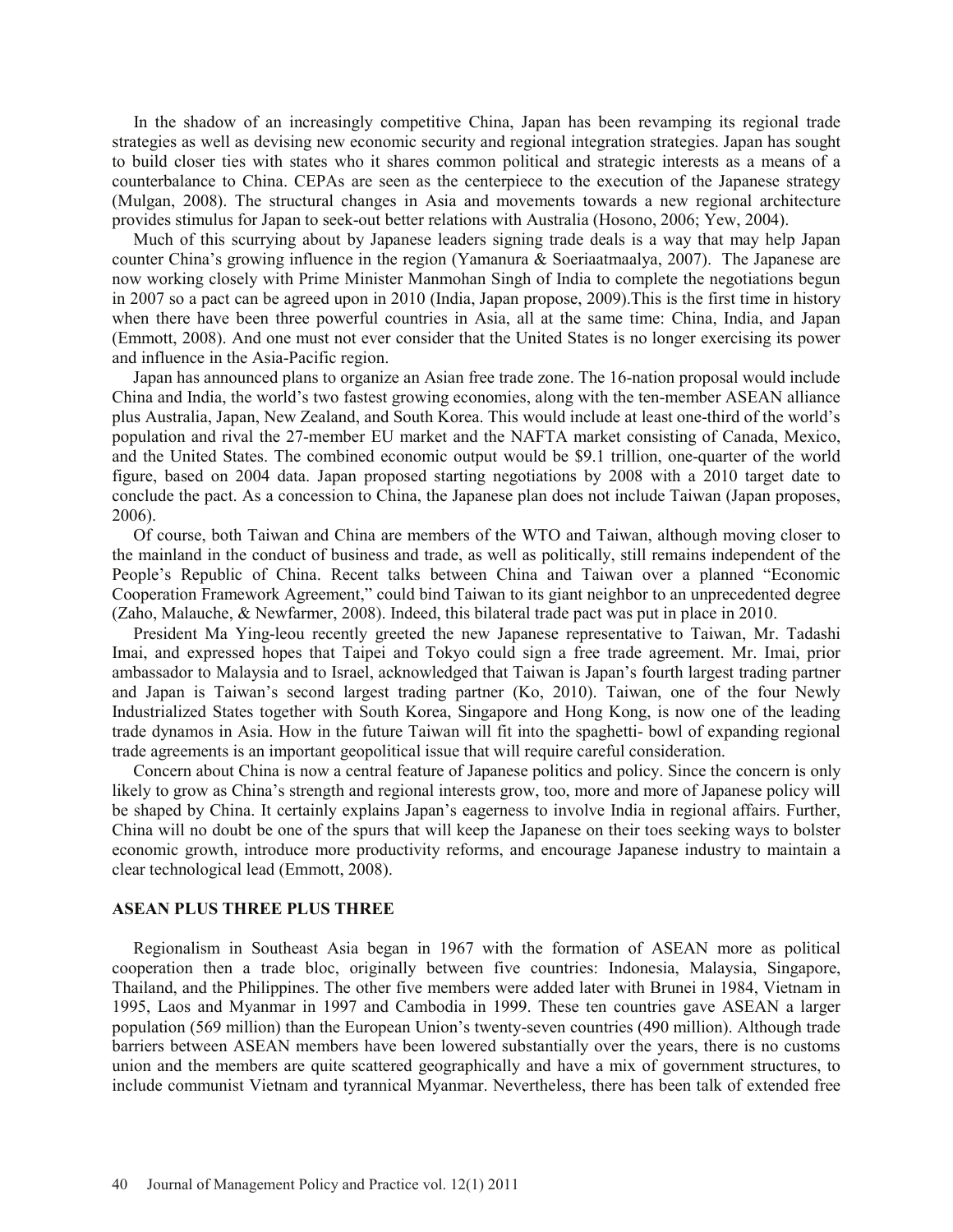trade to an entity dubbed "ASEAN plus Three," the three being Japan, China and South Korea. The three have been sending representatives to ASEAN meetings for some time (Emmott, 2008).

ASEAN has committed itself to making the most of its collective strength by achieving an integrated, liberal market. The trade bloc launched ASEAN Vision 2020 over a decade ago, which called for creating a stable, prosperous and highly competitive AEAN Economic Region (Lohman & Kim, 2008). At the East Asia Summit formation in 2005, the original group meeting in Kuala Lumpur was simply ASEAN Plus Three, Plus Three, i.e., the ten members of ASEAN plus Australia, New Zealand and India, along with China, Japan, and South Korea (Emmott, 2008).

At this East Asia Summit, an attempt was made to design a structured framework to cover both existing and potential flows of trade and investment (Tamura, 2007). Most observers agree that it is premature to see this large, geographically distant formation of countries come together as a distinct region. But the creation of this new entity is telling about the concerns for more mutual security, shared economic policy, and the growing rivalries and ambitions across the whole of Asia (Emmott, 2008).

#### **CHINA-ASEAN FREE TRADE AGREEMENT (CAFTA)**

At the beginning of 2010 additional regional trade agreements were being considered in the Asia-Pacific region. For example, South Korea hosted a meeting in Seoul on January 26, 2010 to upgrade a joint study panel's recommendations on concluding a three-way free trade agreement with Japan and China. The three countries will upgrade this private sector study group to a forthcoming meeting at the Director-General level for the trio of country officials (Prep meet set, 2010). At the same time, actual implementation of two pacts with ASEAN – by China and by Australia / New Zealand – made headlines.

Without a doubt, the biggest integration of trade partners was the inauguration of the China-ASEAN Free Trade Area. When ranked by size, this new entity encompasses 1.9 billion people, making it the world's largest free trade area. Its \$6 trillion in combined gross domestic product makes it the world's third largest, trailing Japan and the European Union. This deal was negotiated and agreed upon in 2003, giving the membership an ample seven years to prepare. During that time, China has become ASEAN's third largest trade partner, surpassing the United States and trailing only Japan and the European Union. Trade between China and ASEAN has reached \$193 billion, a fourfold increase since the deal was agreed upon back in 2003. In the same time frame, China's share of ASEAN's total commerce has increased as well, expanding from 4 to 11 percent. Trade among the entire membership has swelled to \$4.5 trillion. This is over 13 percent of global trade and half the total trade in Asia in 2008 (More trade noodles, 2010).

At the beginning of 2010 the ASEAN-Australian-New Zealand free trade agreement was also enacted, representing 600 million people that have a combined gross domestic product of \$2.8 trillion. It supplements the Australian-New Zealand trade pact that has been in effect for decades. ASEAN accounts for 15 percent of Australia's trade – roughly equal to the country's trade with China. The agreement covers some 70 percent of Australian trade with ASEAN and will eliminate tariffs on 96 percent of Australia's exports to ASEAN by 2020. For New Zealand, ASEAN collectively is the country's fifthlargest export market and fifth largest source of imports so the tariff reductions will be beneficial to this small country as well (More trade noodles, 2010).

#### **JAPAN'S ECONOMY AND TRADING PARTNERS**

The fledgling new administration implementing the policies of the Democratic Party of Japan, appear, to at least one credit agency as moving toward fiscal consolidation at a slow pace. The government debt, estimated to have reached the size of Japan's entire economic output for the year ending in March 2009 (680 trillion yen or \$6,136 trillion) – is the highest level in the industrialized world. The public debt to gross domestic product ratio is at 180 percent (Brown, Tudor & McCallum, 2010; Tachikawa & Nakamichi, 2009).

Despite the debt numbers, Tokyo remains a long way from default and the credit agency even acknowledges that the country's finances retain considerable strengths. Nevertheless, the warning about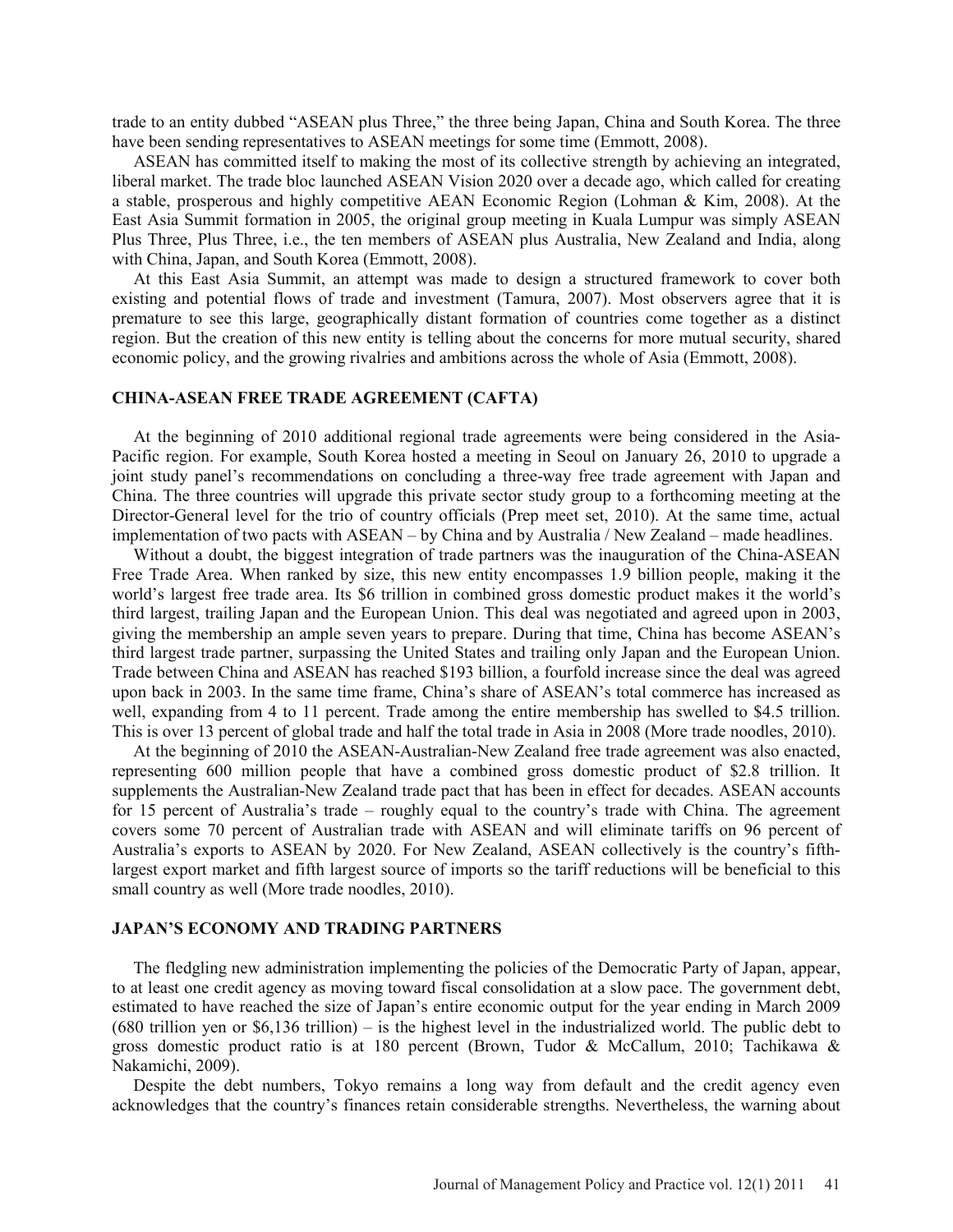downgrading the rating for Japan highlights the dilemma that hangs over Japan's economy – the danger of falling back into recession and a new deflationary period. Policy-makers are struggling to come to grips with options to address such problems, and the fiscal picture may be bleak enough to eventually force painful tradeoffs. The Bank of Japan's short-term interest rates are already at 0.1 percent, and the central bank recently ended a two-day policy session without offering any fresh ideas for the economy (Brown, Tudor & McCallum, 2010).

The credit-ratings firm issued a warning to Japan about the country's borrowing, threatening to downgrade the nation's sovereign debt a notch below its current double-A rating unless policy makers find a way to pull the economy out of its deflationary spiral while curbing public spending. The warning sent a sort of no confidence vote to the four-month reign of the Hatoyama administration. In winning the election amid high hopes of reforming Japan's long-stagnant economy, critics have already become impatient as the government still struggles to articulate a path to recovery (Brown, Tudor, & McCallum, 2010). By June 2, 2010 Yukio Hatoyama tendered his resignation as chairman of the Democratic Party of Japan and Prime Minister of Japan. Two days later Finance Minister Naoto Kan replaced him.

The Japanese administration intended to finalize its growth strategy by June 2010. Japan's draft economic expansion strategy targets an average annual growth rate of more than two percent over the next ten years, an ambitious goal for an economy beset by deflation and a weak domestic outlook. The cabinet approved the blueprint that policy makers say should focus on six major areas that are expected to stimulate additional economic growth: environment, health care, increased trade and business with other Asian countries, tourism and revitalizing Japan's regional economies, science and technology, plus more job training as well as increased employment opportunities for groups such as the newly retired. The plan, however, doesn't say how it will finance measures necessary to generate growth and as duly noted, Tokyo's ability to spend on new steps is limited by its already huge debt (Tachikawa & Nakamichi, 2009).

Tokyo expects only 1.4 percent real gross domestic product growth in the year starting April 2010. Deflation has been reducing corporate profits, which in turn reduces private demand. Consequently, the core consumer price index, which excludes volatile fresh food prices, fell for the ninth consecutive month in November 2009, dropping 1.7 percent from a year earlier (Tachikawa & Nakamichi, 2009). World merchandise trade volume fell by roughly 33 percent from the second quarter of 2008 to June 2009. Reviving trade flows is crucial to restoring global growth (A protectionist president, 2009). Indeed, trade is the most serious casualty of the global financial crisis. The countries hardest hit are those most reliant on exports. Japan has lost nearly half of its export market over the first quarter of 2009 compared to a year earlier. The World Trade Organization forecast global trade to fall by 9 percent in 2009 (Brown, 2009).

The standard response to recessionary times is to cut interest rates but Japan was slow to cut interest rates after the bubble burst before now bring the rate to nearly zero. Keynesian economics steers the ship of state to borrow money and use the funds to "prime the pump" since the private sector refuses to spend enough to maintain full employment. Japan's economy began to show some signs of recovery around 2003. The turnaround is attributed to exports. The United States ran huge trade deficits, importing vast quantities of goods. Some of these imports came from Japan, although the biggest growth came in imports from China and other emerging economies. But Japan benefited from Chinese growth too, because many Chinese manufactured goods contain components made in Japan (Krugman, 2009).

As can be seen by these recent events, Japan needs to continue to augment its international trade capabilities in order to continue to compete successfully and sustain its export-based economy. As highlighted below, Japan has negotiated many important trade agreements, both within the Asia-Pacific region, as well as far away from Asia, to include bilateral trade pacts implemented in Western Europe and the Western hemisphere.

CEPAs completed by Japan with its various trading partners to include: Brunei, Chile, Indonesia, Malaysia, Mexico, Peru, the Philippines, Singapore, Switzerland, Thailand, and Vietnam. There are many more currently under negotiations – Canada, Chile, EU, Gulf Cooperation Council (Bahrain, Kuwait,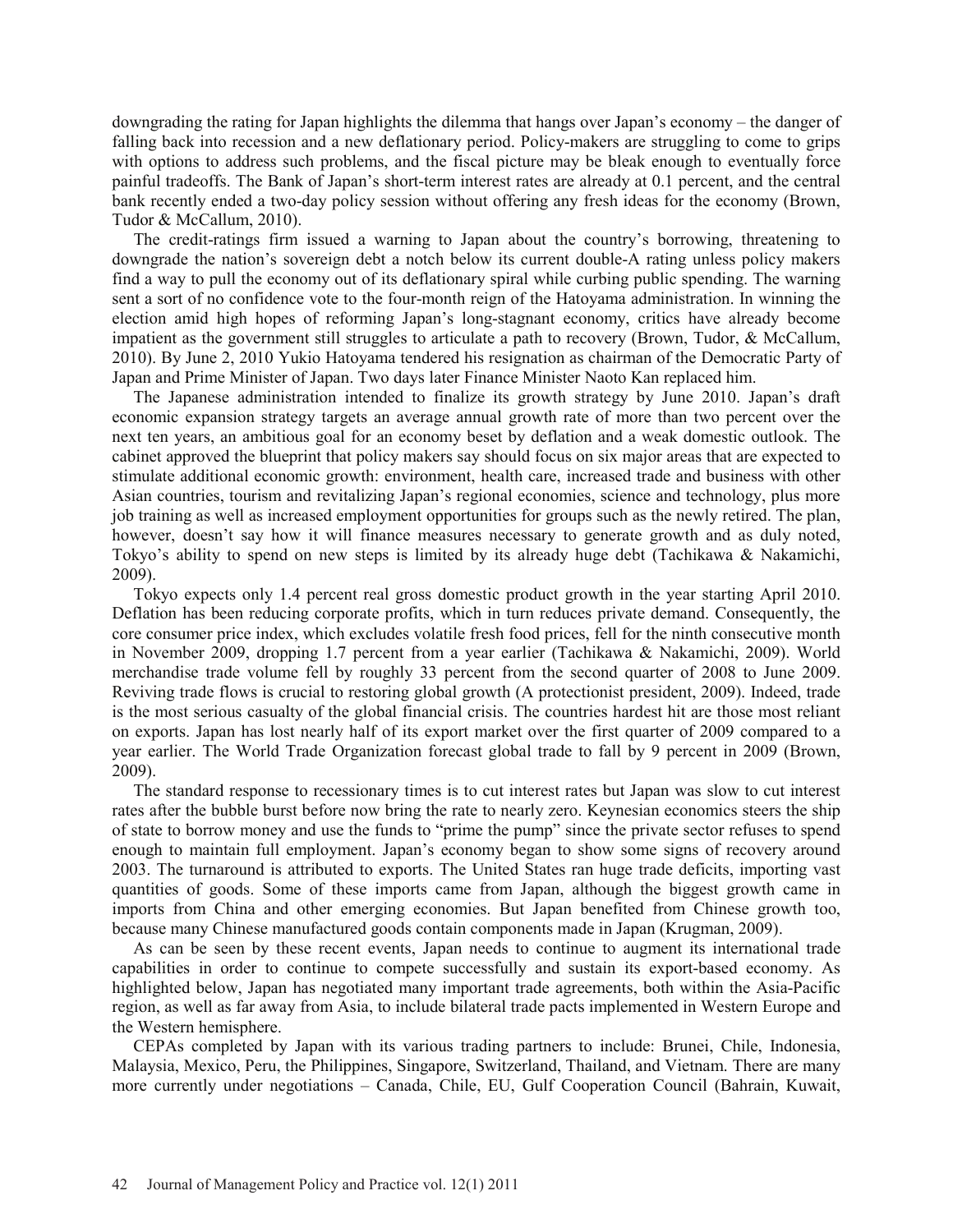Oman, Qatar, Saudi Arabia, and the United Arab Emirates), India, New Zealand, and South Korea. Japan is also in preliminary talks with the Republic of Uzbekistan.

In Asia, the Japanese talks with South Korea have stalled over some auto issues but the relationships with Australia have been good. After resolving bilateral trade disputes over beef and sugar in the 1970s, the two countries worked together creating regional economic institutions, such as the Pacific Economic Co-operation Council (PECC) in 1980 and the Asia-Pacific Economic Co-operation (APEC) forum in 1989 (Terada, 2000). Since the late 1980s, Australia and Japan have worked on developing closer cooperation on regional matters. Cooperation has included leading roles in the formation of APEC, peacekeeping in Cambodia (1992-1993) and joint efforts to assist countries affected severely by the Asian financial crisis in the late 1990s (Walton, 2008).

#### **DISCUSSION**

While there is no single Asian free trade area, those nations have been forging closer economic ties for nearly two decades. This reflects business reality – companies have gone multinational to exploit comparative advantages regardless of borders – as well as recognition that Asian economies are intertwined and economies of scale are crucial to the region's prospects.

Thus far in 2010, the ASEAN-China partnership agreement has been implemented as well as the Australian-New Zealand- ASEAN partnership agreement. The political ramifications of these agreements can be enormous. In the past, one country has always been dominant either in the region as a whole or in its own part of it. Since the end of World War II, the United States has dominated Asia because of its military presence, its importance as a market, and a source of foreign investment. Its alliance with Japan has held for over fifty years but there have been many speed bumps along the way.

Asia's richest country and hitherto its only candidate for global power is now being challenged by the rise of China, giving rise to a belief that by mid-century China could eventually emerge to even challenge America for global leadership. And, not to be left out of this scenario, India is another rapidly developing country that may have something to contribute to the equation of the shifting balance of power in Asia.

Among the benefits to Japan of the CEPAs, perhaps the most noteworthy ones are (1) expanding export opportunities, (2) promoting structural reforms, and (3) closer ties with other countries. According to the Ministry of Foreign Affairs (MOFA) Japan (2008a, 2008b, 2008c) among the twelve criteria for identifying partners, Japan's basic trade policy on CEPAs is as follows:

- Creation of an international environment beneficial to Japan
- Community building, stability and prosperity in East Asia
- Strengthen Japan's economic power, tackle political/diplomatic challenges
- $\bullet$  Reinforce Japan's position at multilateral negotiations (e.g., Doha round)
- Attainment of economic interests of Japan as a whole
- x Expand and facilitate exports of industrial/agricultural goods, trade in services and investments, improve the business environment for Japanese companies operating in partner countries, facilitate movement of natural persons, etc.
- Eliminate economic disadvantages caused by absence of CEPA/FTA
- Contribute to stable imports of resources, safe and reliable food
- Promote Japan's economic and social structural reforms
- Situation of the partner countries/regions and feasibility to realize CEPA

# **CONCLUSIONS**

Certainly Japan is achieving many of the country's trade policy objectives through the persistent and careful application of CEPAs throughout the world. However, on the surface, it appears that the advancement of various configurations of trade arrangements may be inspired as much by geopolitical factors as they are by driving economic factors.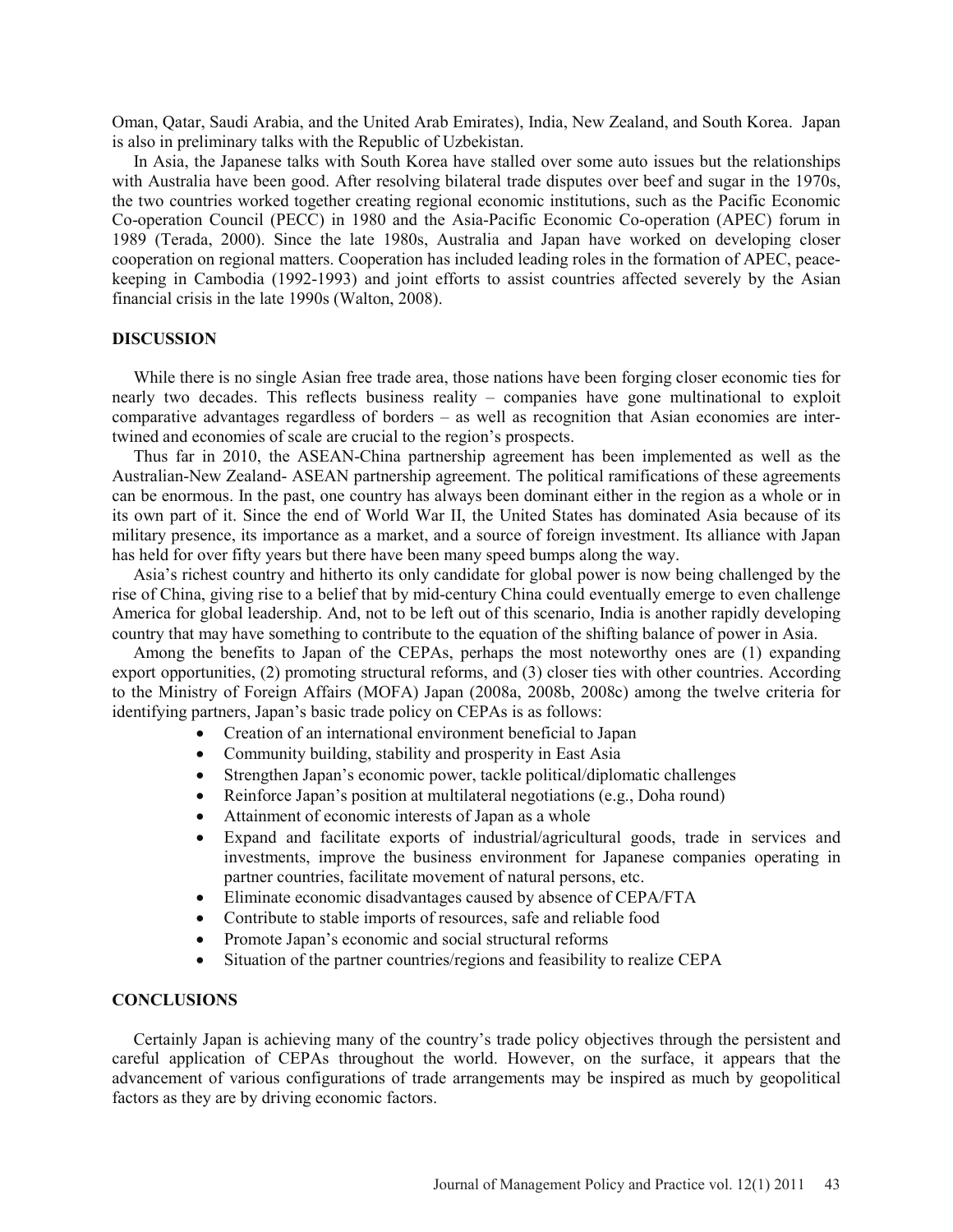U.S. interests in Asia begin with a stable, secure, geopolitical and economic order that is friendly to free commerce. Central to all of this is Japan's continuous leadership capabilities, particularly in the face of China's and India's incredible economic growth and both being potential challengers for leading the Asian theater with a new voice.

This paper portrays the role Japanese CEPAs play with the accelerating process of regional integration throughout Asia, which has been a comparatively white spot on the map of bilateral and regional trade liberalization until the last few decades. It contributes to and underlines the importance of this sector of the world to international trade and development.

# **REFERENCES**

Ahearn, R.J. (2005, August 22). Japan's free trade agreement program, *CRS Report for Congress, RL 33044,* http://www.nationalaglawcenter.org/assets/crs/RL33044.pdf (accessed 11 December 2009).

Arregle, J., Beamish, P.W., & Hebert, L. (2009). The regional dimension of MNEs foreign subsidiary location, *Journal of international Business Studies* **40**(1), 86-107.

Asia's never-closer union, regional economic integration has a long, long way to go. (2010, February 4). *The Economist, Economist.com/blog/banyan*,

http://www.economist.com/world/asia/displaystory.cfm?story\_id=15452622 (accessed 8 January 2010).

Beng, L.C. (2001). Regionalism: a Singaporean perspective, *Asia-Pacific Review* **8**(2) November, 10-17. DOI: 10.1080/09544120120098654.

http://search.ebscohost.com/login.aspx?direct=true&db=a9h&AN=5552709&site=ehost-live (accessed 13 January 2010).

Brown, G. (2009, May 28). Don't go wobbly on trade, *Wall Street Journal,* p. A15.

Brown, G., Tudor, A., & McCallum, K. (2010, January 27). S&P cuts Japan's outlook to negative, *Wall Street Journal,* p. A10.

Burgschweiger, N. (2009). Deep integration from another perspective: trade liberalization imbalances with Japanese comprehensive economic partnership agreements, *Conference Paper, International Studies Association Annual Meeting,* 1-16.

http://search.ebscohost.com/login.aspx?direct=true&db=a9h&AN=45101884&site=ehost-live (accessed 13 January 2010).

Chia, S.Y. (2003). East Asian regionalism and the ASEAN-Japan economic partnership, *Japan's Center for International Exchange, http://www.jcie.org/researchpdfs/ASEAN/asean chia.pdf (accessed 9)* January 2010).

Collinson, S. & Rugman, A.M. (2008). The regional nature of Japanese multinational business, *Journal of International Business Studies* **39**, 215-230.

Corning, G.P. (2008). Japan and the consolidation of East Asian regionalism: the ASEAN-Japan closer economic partnership agreement, *Conference Papers – International Studies Association Annual Meeting,* 1-31.

http://search.ebscohost.com/login.aspx?direct=true&db=a9h&AN=42975903&site=ehost-live (accessed 13 January 2010).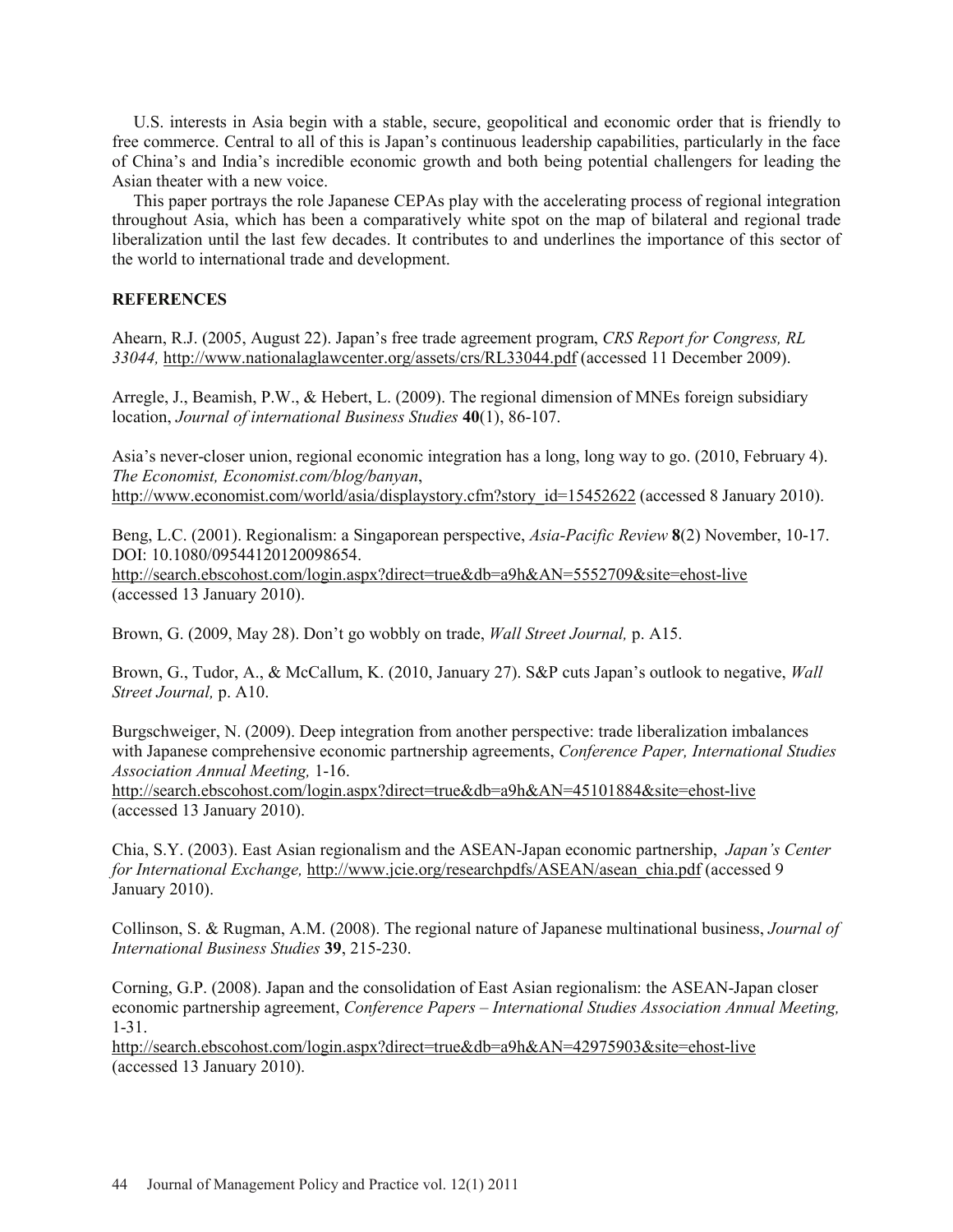Curran, L., Nilsson, L., & Brew, D. (2008). The economic partnership agreements: rationale, misperceptions and non-trade aspects, *Development Policy Review* **26**(5) 529-553. http://search.ebscohost.com/login.aspx?direct=true&db=a9h&AN=33533213&site=ehost-live (accessed 13 January 2010).

Emmott, B. (2008). *Rivals: How the Power Struggle between China, India and Japan Will Shape Our Next Decade.* Orlando, FL: Harcourt.

Fauver, R.C. & Stewart, D.T. (2003). A U.S.-Japan comprehensive economic partnership agreement: cementing a geostrategic economic relationship, *SAIS Review* **23**(2), John Hopkins Foreign Policy Institute, ISSN: 0036-0775 http://www.faqs.org/abstracts/political-science/A-US-Japan-comprehensive-economic-partnership-

agreement-cementing-a-geostrategic-economic-relationship.html (accessed 4 December 2009).

Fergusson, I.F. & Vaughn, B. (2009, December 7). The Trans-Pacific Strategic Economic Partnership Agreement, *Congressional Research Service Report for Congress,* 1-14. Order Code 7-5700.

Fratianni, M. & Oh, C.H. (2009). Expanding RTAs, trade flows, and the multinational enterprise," *Journal of International Business Studies,* **40(7)**, 1206-1227.

Hakim, P. (2002). Two ways to go global, *Foreign Affairs* **81**(1), 148-162. http://search.ebscohost.com/login.aspx?direct=true&db=a9h&AN=5750881&site=ehost-live (accessed 13 January 2010).

Hosono, S. (2006). Towards a comprehensive strategic partnership between Australia and Japan, *Australian Journal of International Affairs* **60**(4), 590-597. DOI: 10.1080/103577110601007059 http://search.ebscohost.com/login.aspx?direct=true&db=a9h&AN=23253132&site=ehost-live (accessed 13 January 2010).

India, Japan propose comprehensive economic partnership agreement (2009, December 30) *Sahil Online,* http://www.sahilonline.org/english/news.php?catID=nationalnews&ind=7095 (accessed 11 December 2009).

Ingersoll, R.S. (1983). Toward a bilateral partnership: improving economic relations, *Journal of International Affairs* **37**(1), 21-29.

http://search.ebscohost.com/login.aspx?direct=true&db=a9h&AN=5296745&site=ehost-live (accessed 13 January 2010).

Japan proposes 16 nation Asian free-trade zone. (2006, April 17) *Florida Shipper,* http://find.galegroup.com.ezproxy.lib.fit.edu/gtx/startdo?prodid=ITOF&userGroupName=melb26933 Gale Document Number A145491154. (accessed 8 February 2010).

Katz, S. & Stewart, D. (2006). Comprehensive economic partnership agreements (CEPA), *American Interest* **21**(1), 103-109. http://search.ebscohost.com/login.aspx?direct=true&db=a9h&AN=24467477&site=ehost-live (accessed 13 January 2010).

Katz, S. & Stewart, D. (2007). Comprehensive economic partnership agreements, *Conference Papers – International Studies Association Annual Meeting,* 1-109. http://search.ebscohost.com/login.aspx?direct=true&db=a9h&AN=26958106site=ehost-live (accessed 13 January 2010).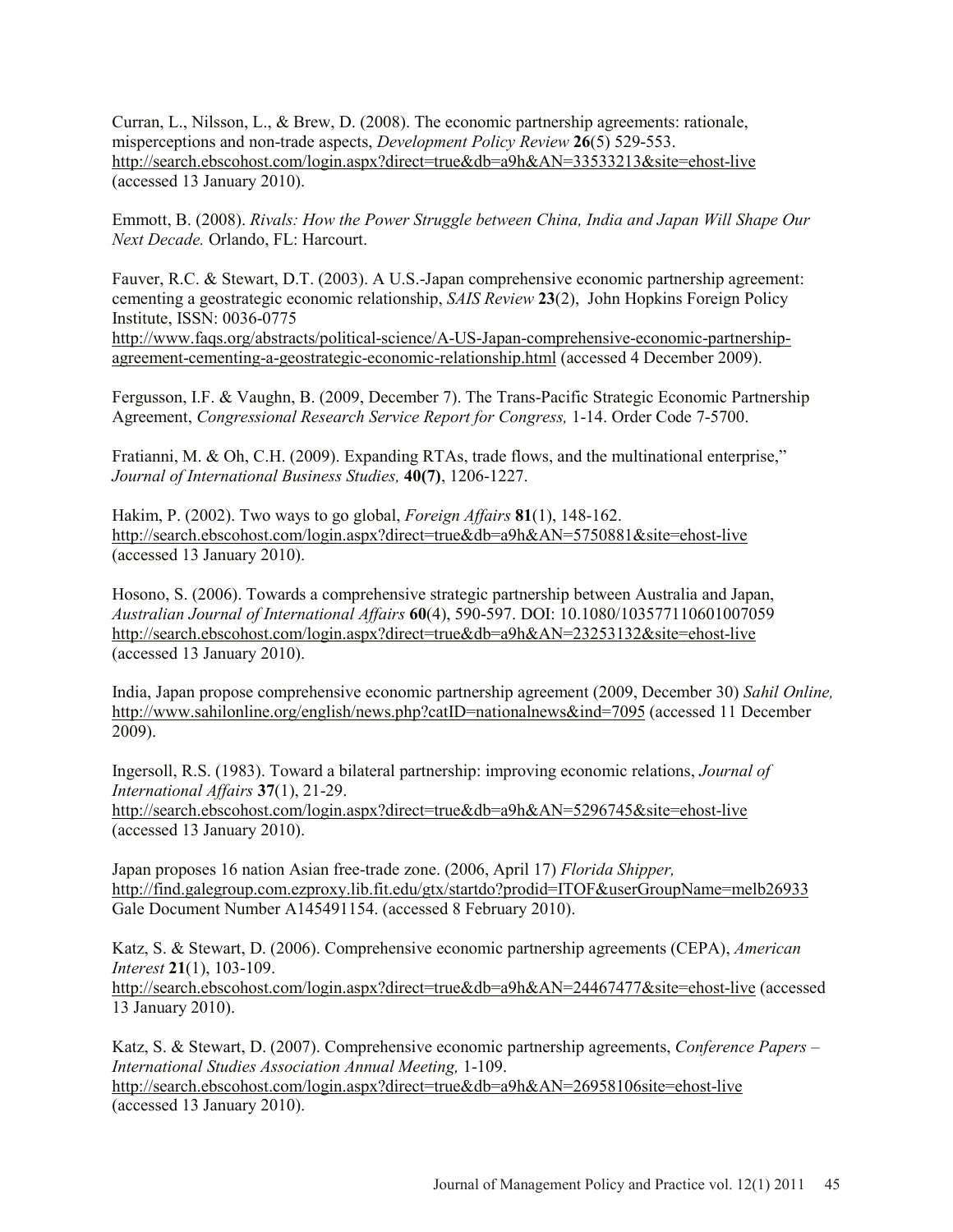Kitajima, S. (1998). Industrial and regional restructuring and changing form of state intervention: the development of partnerships in postwar Japan, *International Journal of Urban and Regional Research* **22**(1), 26-41.

http://search.ebscohost.com/login.aspx?direct=true&db=a9h&AN=443818&site=ehost-live (accessed 13 January 2010).

Ko, S. (2010, February 5). Ma meets Japan envoy, calls for FTA, *Taipei Times,* p. 3, http://www.taipeitimes.com/News/Taiwan/archives/2010/02/05/2003465233 (accessed 8 February 2010).

Kong, H. (2006). Chapter 8: Free Trade Agreement Among China, Japan, and Korea, *Research in Global Strategic Management* **12**, 151-165. DOI 10.1016/s1064-4857(06)2008-2.

Krugman, P. (2009). *The Return of Depression Economics and the Crisis of 2008,* New York: Norton.

Lohman, W. & Kim, A.B. (2008, January 29). Enabling ASEAN's economic vision, Backgrounder #2101, *Heritage Foundation*. http://www.heritage.org/Research/Asiaand the pacific/bg2101.cfm (accessed 8 February 2010).

MacEachron, D. (1982/1983). The United States and Japan: the bilateral potential, *Foreign Affairs* **61**(2), 400-415.

http://search.ebscohost.com/login.aspx?direct=true&db=a9h&AN=4852999&site=ehost-live (accessed 13 January 2010).

Markheim, D. (2008, December 22). The future of the WTO Doha round, Web Memo 2179, *Heritage Foundation,*http://www.heritage.org/Research/tradeandeconomicfreedom/wm2179.cfm (accessed 8 February 2010).

Markheim, D (2009, December 4). America should follow through with Trans-Pacific Partnership trade negotiations, Web Memo 2719, *Heritage Foundation,* http://www.heritage.org/Research/tradeandeconomicfreedom/wm2719.cfm (accessed 8 February 2010).

Meyn, M. (2008). Economic partnership agreements: a 'historic step' towards a 'partnership of equals'? *Development Policy Review* **26**(5) 515-528.

http://search.ebscohost.com/login.aspx?direct=true&db=a9h&AN=33533214&site=ehost-live (accessed 13 January 2010).

Ministry of Foreign Affairs (MOFA) Japan (2008a). Japan's economic partnership agreement, Customs & Tariff Bureau, May 30. http://www.customs.go.jp/english/epa/files/japans\_epa.pdf (accessed 13 January 2010).

MOFA Japan. (2008b). Japan's Basic Policy on FTA/EPAs, 12 Criteria on Identifying Partners, http://www.mofa.go.jp/policy/economy/fta/index.html (accessed 13 January 2010).

MOFA Japan. (2008c). Conceptual Diagrams of FTA and EPA, Customs and Tariff Bureau, May 30: 3. http://www.mofa.go.jp/policy/economy/fla/index.html (accessed 13 January 2010).

MOFA Japan (2009). FTA and EPA, http://www.mofa.go.jp/policy/economy/fla/index.html (accessed 13 January 2010).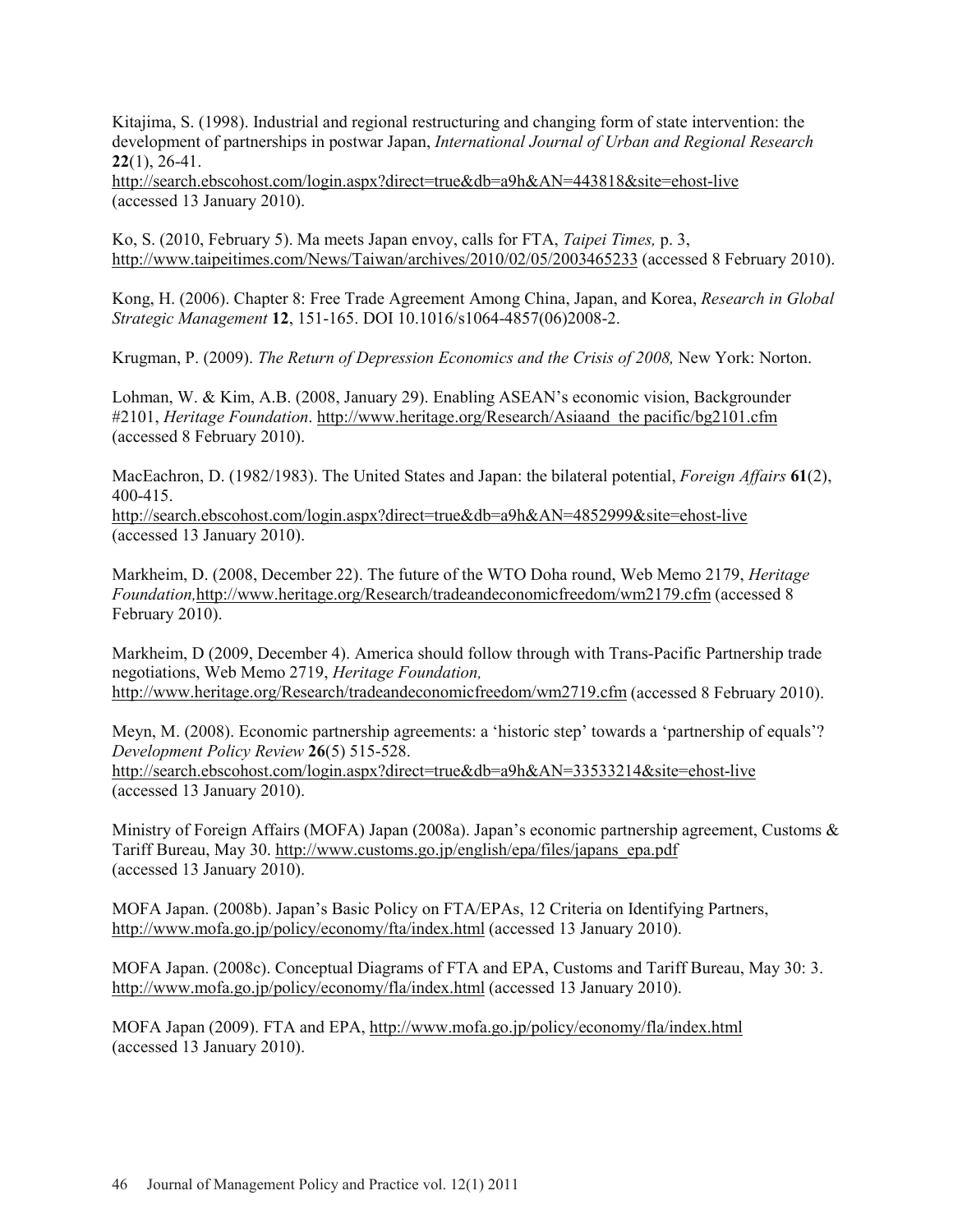More 'trade noodles'(2010, January 18) *McClatchy-Tribune Business News,* http://proquest.umi.com/pqdweb?did=1941973031&sid=17Fmt=3&clientid=18004&RQT=309&UName =PQD (accessed 8 February 2010).

Mulgan, A.G. (2008). Where Japan's foreign policy meets agricultural trade policy: the Australia-Japan free trade agreement, *Japanese Studies* **28**(1), 31-44. DOI: 10.1080/10371390801939088

http://search.ebscohost.com/login.aspx?direct=true&db=a9h&AN=31674573&site=ehost-live (accessed 13 January 2010).

Park, K.H. & Gaidai, K. (2005). A test of financial integration in East Asia, *The Multinational Business Review,* **13**(1) 75-95.

Pomfret, R. (2006). Chapter 3: Regional trade agreements in regional economic integration, *Research in Global Strategic Management* **12**, 39-54. DOI: 10.1016/S1064-4857(06)12003-3. http://www.emeraldinsight.com/10.1016/S1064-4857(06)12003-3 (accessed 8 February 2010).

Prasirtsuk, K. (2006). Japan's vision of an East Asian Community: a perspective from Thailand, *Japanese Studies* **26**(20), 221-232. DOI: 10.1080/10371390600883677 (accessed 13 January 2010).

Prep meet set for upgraded Japan-South Korea-China FTA study (2010, January 13). *JiJi Press English News Service (Tokyo),* January 13. http://proquest.umi.com/pqdweb?did=1938601491&sid=17Fmt=3&clientid=18004&RQT=309&UName =PQD (accessed 8 February 2010).

Qian, G., Li, L., Li, J. & Qian, Z. (2008). Regional diversification and firm performance, *Journal of International Business Studies,* **39**(2), 197-214.

Sutton, M. (2005). Japanese trade policy and 'economic partnership agreements': A new conventional wisdom, *International Studies association of Ritsumeikan University, Ritsumeikan Annual Review of International Studies,* 4: 113-135. ISSN 1347-8214

Stewart, D.T. (2003, June 1). U.S.-Japan comprehensive economic partnership agreement: Cementing a geostrategic economic relationship, *Policy Innovations, A Publication of the Carnegie Council.* http://www.policyinnovations.org/ideas/policy\_library/data/01316 (accessed 3 December 2009).

Tachikawa, T. & Nakamichi, T. (2009, December 31). Japan aims beyond 2% economic growth, *Wall Street Journal,* p. A8.

Take a look – trade talks, Doha and disputes. (2010, February 4). *Reuters, India.* http://in.reuters.com/article/domesticnews/id1NLR35223120100204 (accessed 8 February 2010).

Tamura, A. (2007). Japan emerges from its trade shell, *Far Eastern Economic Review (Hong Kong)* **170**(4), 47-50. http://www.Emeraldinsight.com.ezproxy.lib.fit.edu/Insight/view/aDD4553A7E?ContentType=Review&C ontentID=1614300IDtop (accessed January 27, 2010).

Terada, T. (2000). The Australia – Japan partnership in the Asia-Pacific: from economic diplomacy to security co-operation, *Contemporary Southeast Asia: A Journal of International and Strategic Affairs* **22**(1), 175-199.

http://search.ebscohost.com/login.aspx?direct=true&db=a9h&AN=3166801&site=ehost-live